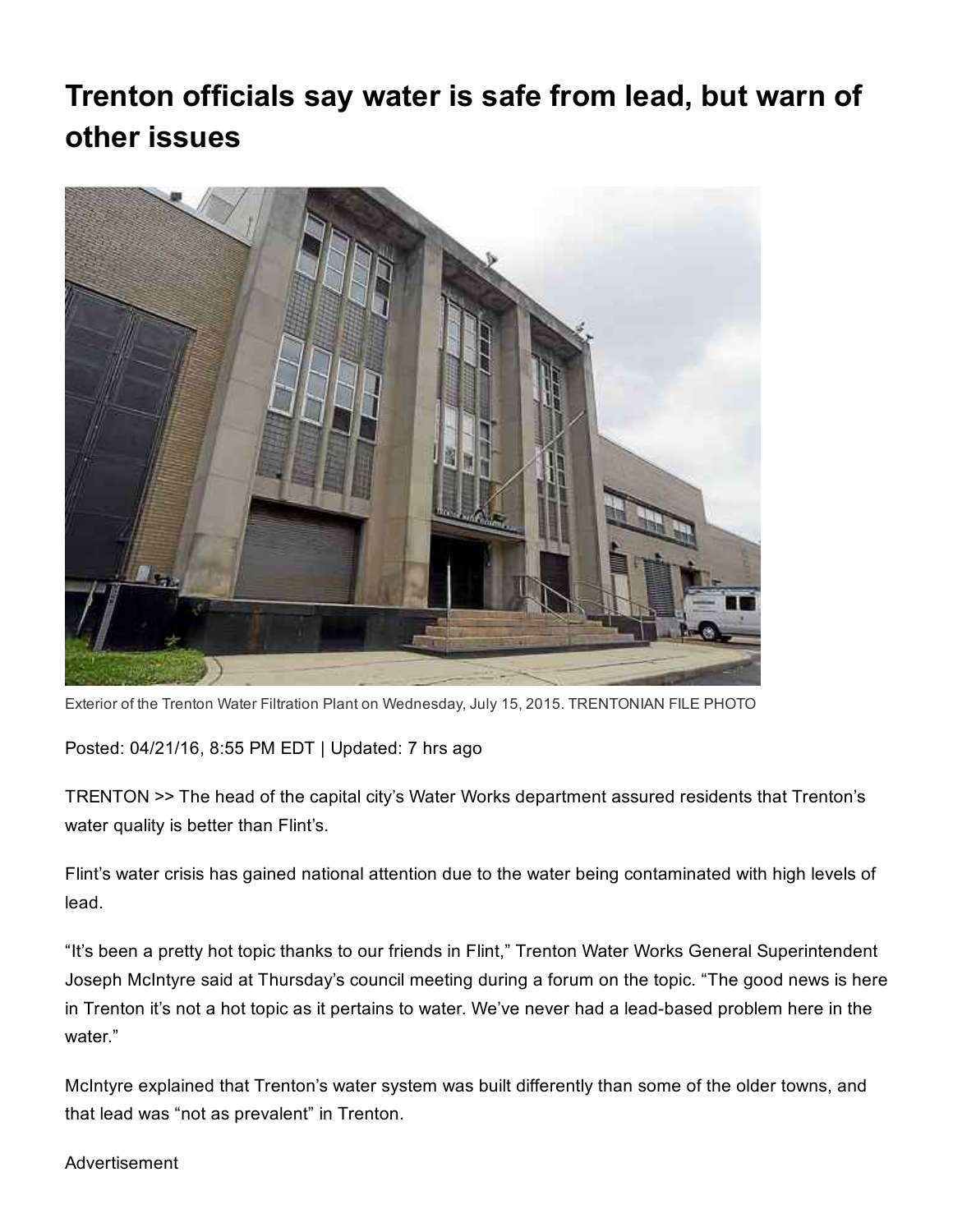"We don't have lead-lined water mains," the Trenton Water Works official said. "Our sourced water from the Delaware River is of a very high quality. We don't have a lead issue."

Though McIntyre said water can be delivered to homes by the city lead-free or with less than detectable levels, there can still be an issue when it gets there.

Houses with older plumbing and lead-based solder, which was used through the mid-1980s, can cause some issues, he said.

"It's never good to consume water that's been laying in pipes for extended periods of time," McIntyre said about residents who don't use a faucet for eight to 10 hours. "When you come home and if you're going to drink from your tap, run the water long enough that you can feel that colder temperature change. That's an indication that you've pulled in new water from the water main."

But water is not the only area of concern.

Lead-based paint was used in many homes until it was banned in 1978.

"Most of the houses in this city were built before 1978," Elyse Pivnick, Isles' director of environmental health, said at the meeting.

Pivnick, who's worked on the issue nationally and locally for the past decade, estimates 90 percent of the homes in Trenton have a risk of having lead paint.

Substandard conditions, such as water damage, holes in the wall, or old windows, can generate lead paint dust, she said.

Sharing statistics, the Isles director said 15 percent of Trenton children entering kindergarten in 2012 had blood lead levels at or greater than 5 mg/dL, the reference level used by the Centers for Disease Control and Prevention.

New Jersey, however, adheres to a level of 10 mg/dL or higher, which Pivnick called outdated. James Brownlee, Trenton's health director, reported 2.5 percent of the city children tested at the 10 mg/dL level in 2015. He said 134 children out of the 5,310 tested were found to have elevated blood lead levels.

"All the research shows us that there are very serious consequences at 5 mg/dL and above," Pivnick said. "At 5 mg/dL, 30 percent of children are more likely to fail third grade reading and math tests, and more likely to not be proficient in science, math and reading."

Citing a study, the Isles director said even at levels as low as 4 mg/dL, there's an increased likelihood of the child forming a learning disability.

Pivnick also said children are mandated to be tested twice between the ages of 1 and 2, but there are no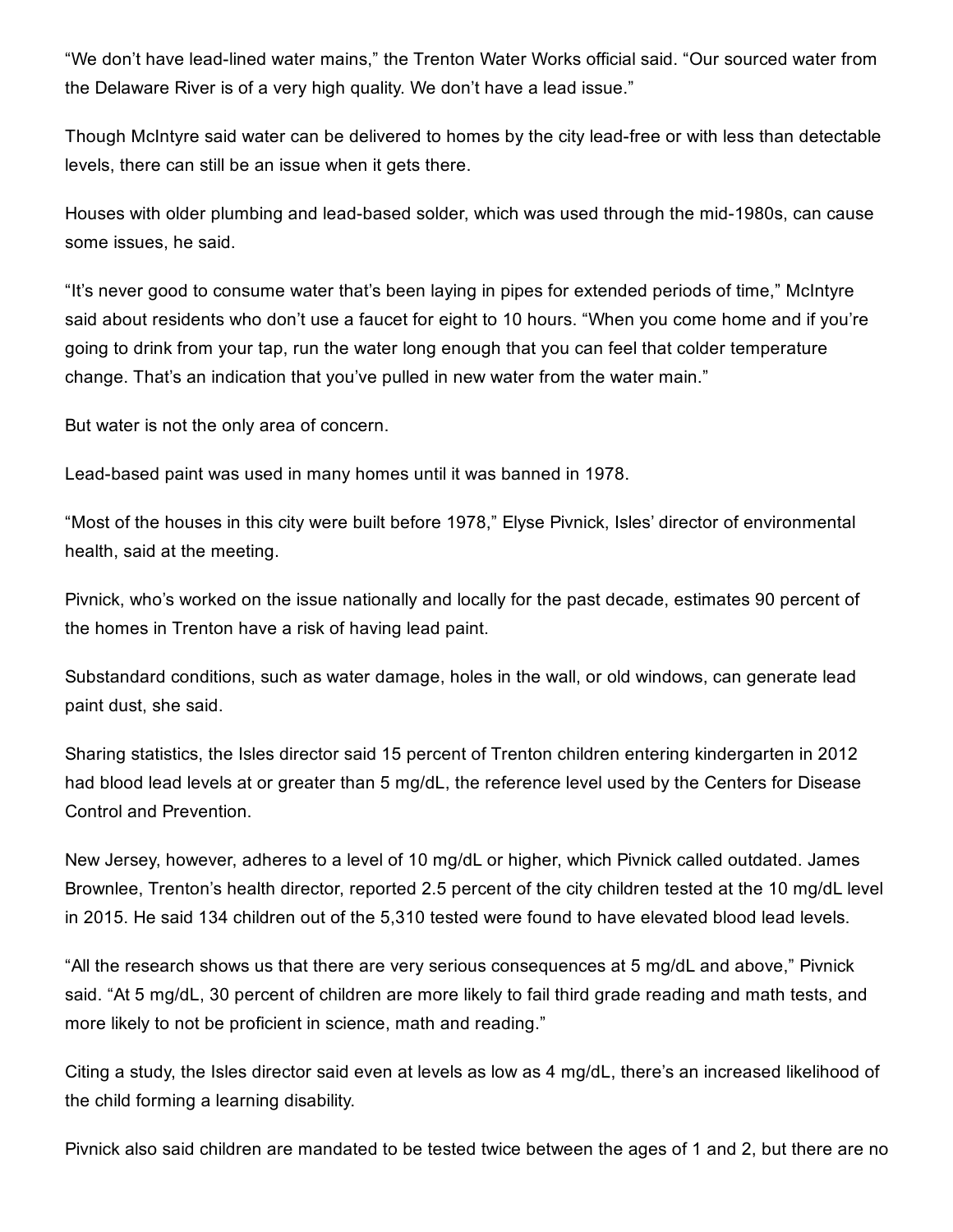enforcement measures to require it.

"Most children are only tested once," she said, noting the test at 2 years old is important due to the possibility of more lead exposure.

And though it may be shocking to some, Trenton children under 6 had higher blood lead levels than children in Flint.

According to a Childhood Lead Poisoning 2014 annual report by the New Jersey Department of Health, Trenton and 12 other municipal agencies in the state had a higher percentage of children under the age of six with elevated blood lead levels than children in Flint.

According to the data, 214 out of the 3,421 Trenton children examined, or 6.3 percent, tested with blood lead levels at or greater than 5 mg/dL. For comparison, 112 Flint children out of the 3,339 tested in 2015 received blood levels in that same range, a reduction of 3 percent from Trenton.

Dwayne Mosley, Trenton Public Schools facilities administrator, told council that lead tests were conducted at city schools.

"There were some hits that were found throughout some of the schools," Mosley said, noting the issues with some drinking fountain and faucets were remedied. "The district has gone back and done some lead testing in those areas where we found hits that were above 15 parts per billion."

Mosely said the district recently purchased another round of testing.

The public information workshop about lead levels was initiated by Councilman Duncan Harrison.

"I believe that the residents need to know this information as well as make sure that our water system, our housing quality and the health of the community is one of the priorities of this council and this administration," Harrison said.

Councilwoman Marge Caldwell-Wilson said the city should look into a law, such as other cities in the U.S., to require lead safe certification before a home or rental occupancy..

"We could remove lead as a threat to Trenton in less than a generation," Pivnick said. "We can possibly be lead safe and kids can be free of lead, ready to learn. We need to change our system. Right now, we use kids as lead detectors. Once a child has a high level, then it's time to fix the house, and that makes no sense."

## About the Author